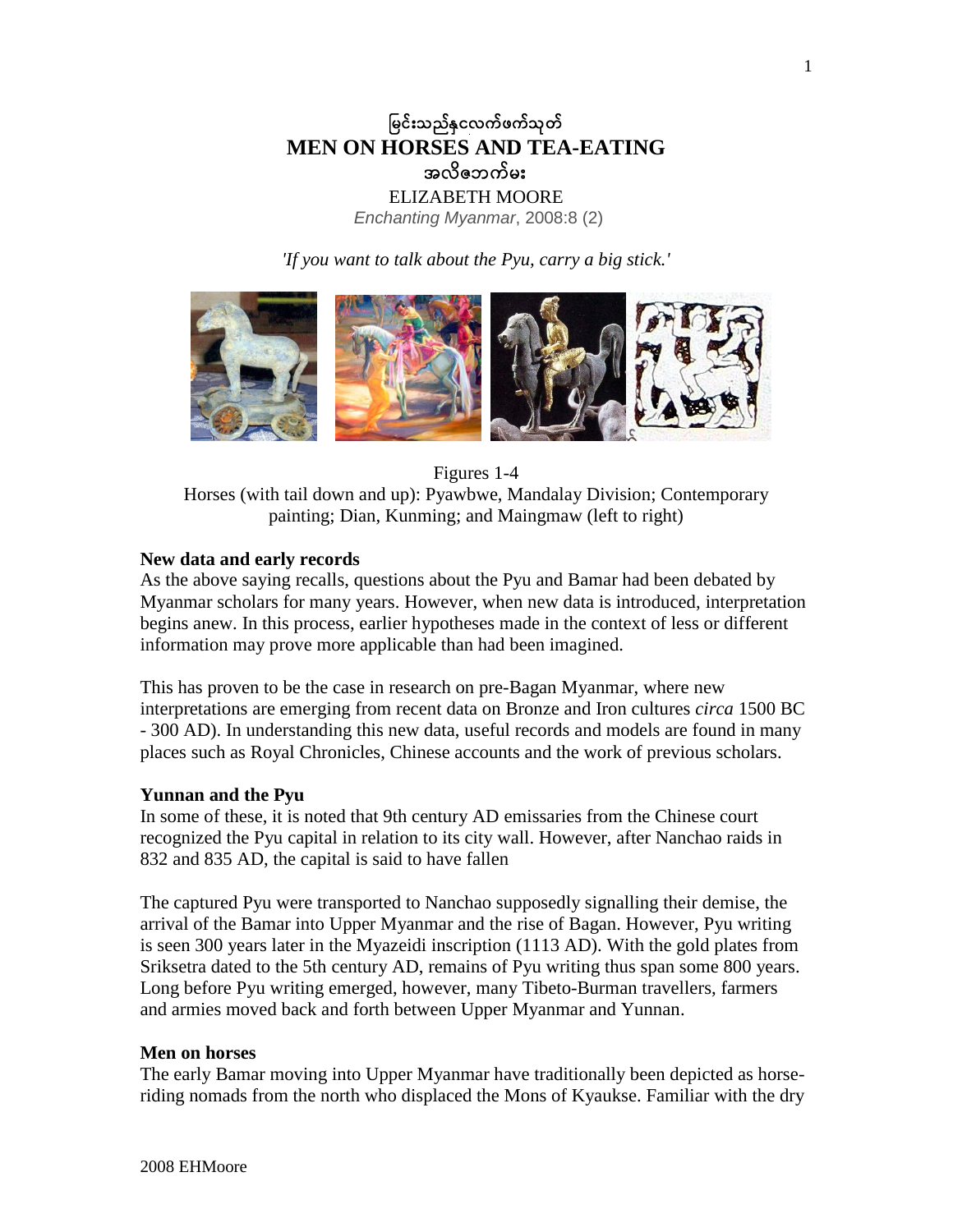conditions of the high plateaus, the arid plains of Upper Myanmar provided new territory with a known ecology. New dams or improvements to existing ones at Kyaukse, may have derived from earlier weir traditions in Kansu province. With these were established the economic foundation from which Bagan was to rise.

But did these men on horses arrive only in the late first millennium AD? They may have moved south much earlier, suggested by two bronze horses, one from Pyawbwe and one Yunnan dated to about 300 BC to 200 AD. The Pyawbwe horse stands with tail down, as often shown before troops march off to battle (Figure 1).

Similar horses can be seen in contemporary paintings, where the women of the village honour the soldiers with gifts before they depart (Figure 2). The Yunnan horse stands with tail erect and bears a gilded figure of a warrior. However, like the contemporary painting of the Bagan soldier, the Yunnan warrior wears his hair in a bun on the top of the head (Figure 3). A horse with tail erect is also seen on a terracotta plaque from (Maingmaw, Pinle) (Figure 4).

### **Pyawbwe and the Samon Bronze-iron culture**

The Pyawbwe horse is part of the Samon culture, a rich bronze-iron tradition stretching from the Samon area south of Mandalay to the Pyu cities of Halin and probably Tagaung. Much new data on the Samon culture has been documented by excavations of the ရေးဟောင်းသုတေသနဌာန။၊ယဉ်ကျေးမှဝန်ကြီးဌာန (Department of Archaeology, Ministry of Culture).

The Samon culture is characterized by its use of bronze, iron, stone and glass. Artefacts include  $\langle \cos \theta \rangle$  (*kye doke*) or bronze packets, coffin ornaments, 'mother-goddess' figures, glass rings, beads and discs, and semi-precious stone beads (Figures 5-6). Some of these artefacts, such as stone elephant beads and glass beads had earlier been called Pyu, but most are found together with skeletons of the Samon culture.



Figure 5-6 ကျေးထုပ် and Bronze 'Mother-goddess' Courtesy ဦးဝင်းမောင် (တမ၍ဝတီ)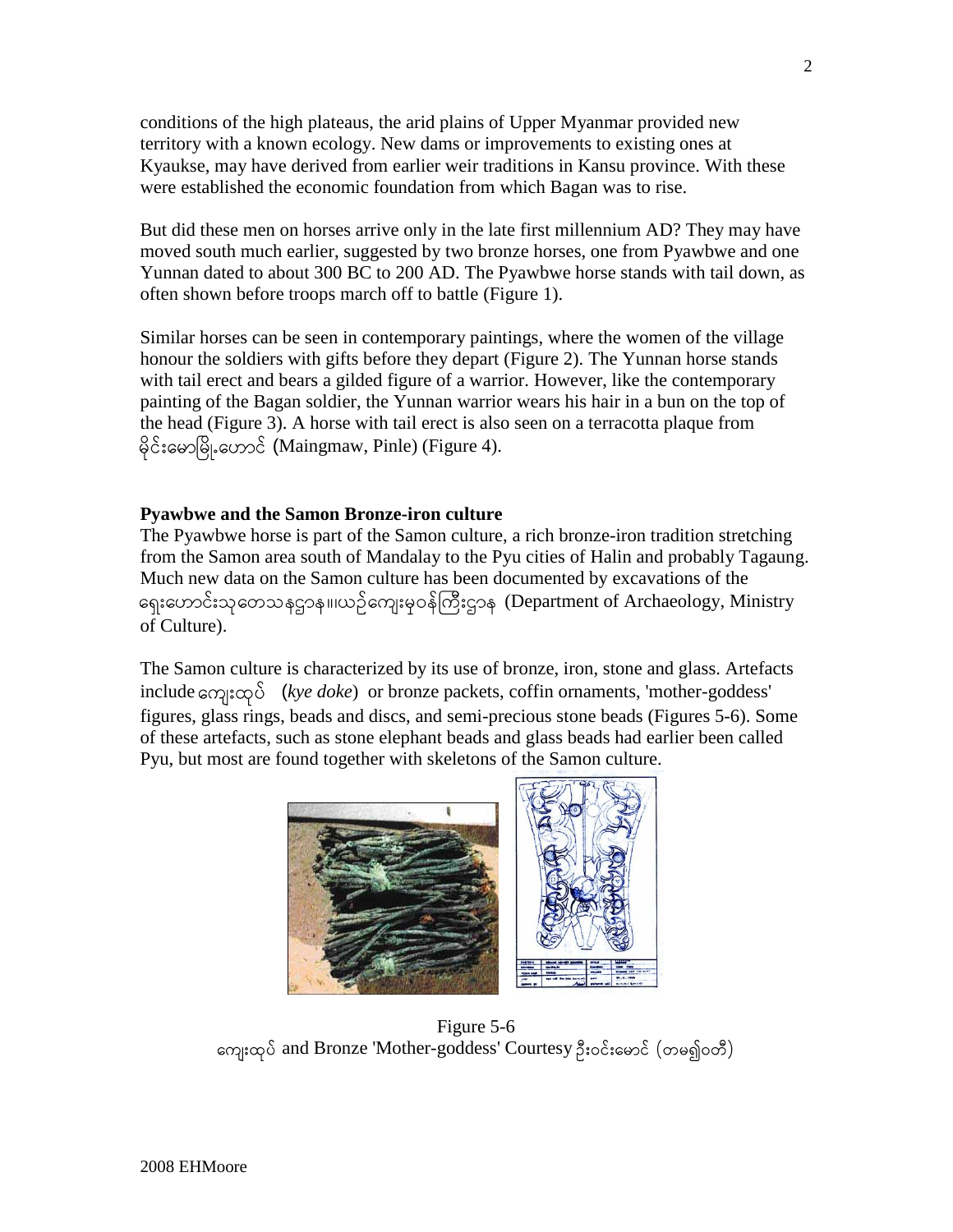A few objects, such as the 'mother-goddess' figures may have been gilded, but the extensive use of precious metals such as gold and silver employed by the Pyu, is absent in the Samon culture. In addition, the religion is ancestral and animistic with no trace of Buddhist or Hindu teachings.

Therefore the Samon culture seems to be linked not to India but to Yunnan. Nonetheless, the technological level of the Samon culture and the Pyu is similar and the two cultures may have co-existed from about 200 BC to 400 AD. With these 600 years in mind, the references to  $\Theta \in \mathcal{E}$ : $\infty$  $\Theta$  (equestrian peoples) have a much earlier significance.

### **Pyu and Dian**

A bronze horse found in the area of Pyawbwe and a gilded bronze horse from the Dian Lake area of Kunming, Yunnan, illustrate one way that these earlier Tibeto-Burman groups may have moved back and forth. In ninth century AD T'ang annals, the Pyu are described as the 'men on horses' ((Θειωρδ). In a Chinese record of the 3rd century AD, the Pyu are noted as robbers, suggesting that they may have been an intrusive group, perhaps from the south. So who were they?

The Pyu are thought to have come south from Kansu province of northwest China via the Shweli River. The fall of Tagaung led to a division of the population: the Kanyan and Thet established Thunapayanta at Bagan, the Pyu moved down the Ayeryarwaddy, and another group founded the 19 *Kharuin* of Kyaukse. In the last of these areas is the massive Pyu walled city of Maingmaw (Pinle).

One important find from မိုင်းမောမြို့ဟောင်း (Maingmaw; Pinle) is a terracotta plaque bearing the figure of a man on a horse. The rider appears to be celebrating, perhaps waving banners or grasping a club. The long snout of the horse and his erect tail are similar to the bronze horse from Kunming. Thus the မိုင်းမောမြို့ဟောင် (Maingmaw; Pinle) plaque may possibly recall the early movement of the Tibeto-Burman Pyu tribes.

While such movements have previously been placed in the first millennium AD, excavation of rich cemeteries around Lake Dian near Kunming suggest that equestrian tribes from the northwest moved into the Dian and Erhai Lake areas of Yunnan much earlier.

#### **Dian culture and Tribes of the Pyu**

The Shizhaishan cemetery near Dian is the most well-known of the excavations in this area. While the earliest bronzes of Yunnan are dated to *circa* 700 BC, the majority of the Dian bronzes are dated to *circa* 400 BC to 100 AD. Among these are cowrie containers in the form of drums. Their lids are decorated with three-dimensional sculptures showing different population groups and men on horses (Figure 7).

Some of the equestrian peoples wear their hair in buns. This is similar to figures on a stele from the Pyu ancient city of Halin and also the hair style of a figure identified as the King of Nanchao on a 10th century AD Chinese scroll (Figure 8,9,10).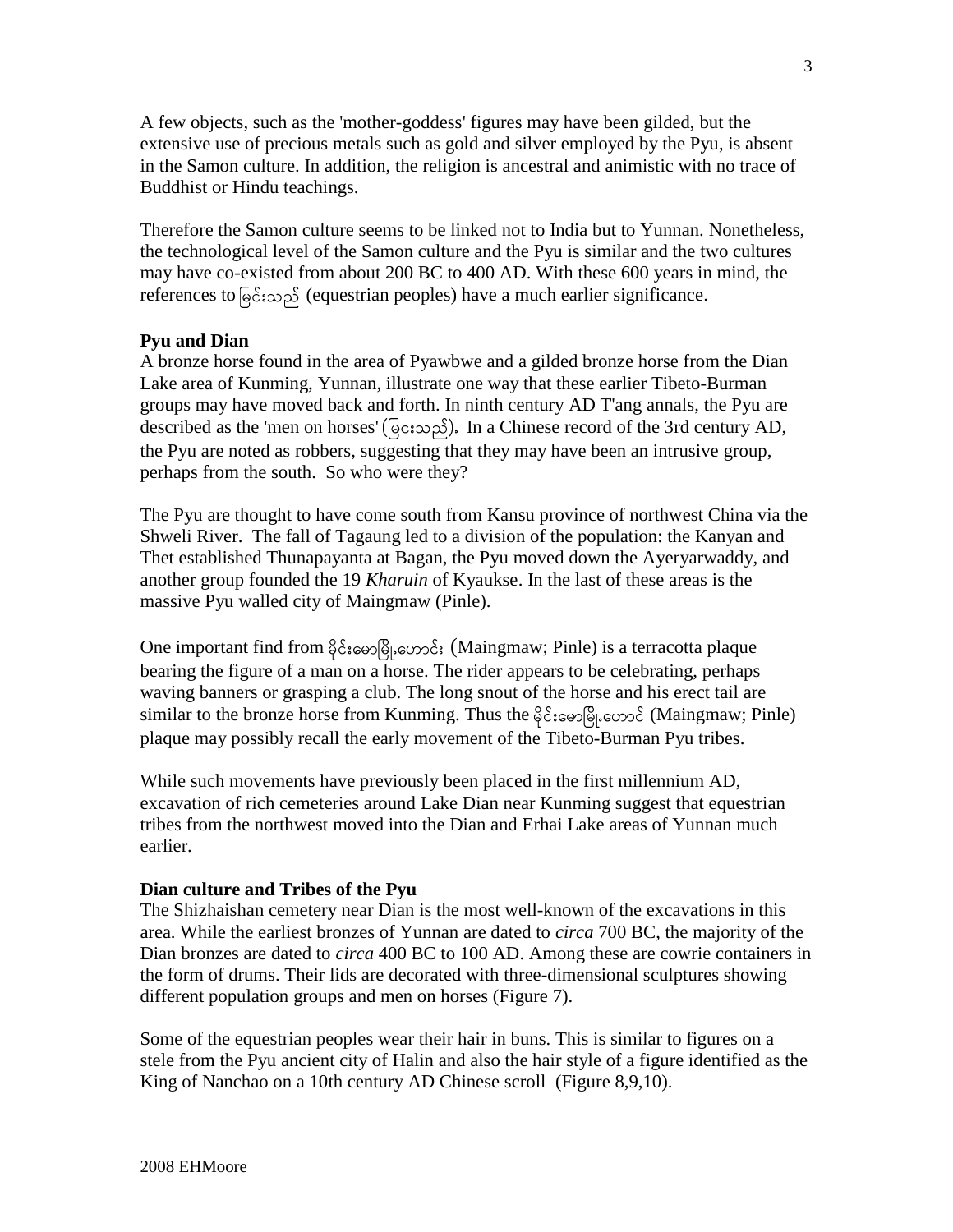

Figures 7-10: Bronze cowrie container with horse; Man on horse drawn from a Dian bronze drum; Devotees on Halin stele; 10th century AD scroll showing King of Nanchao with hair in bun.

As this variation shows, there were undoubtedly many Pyu or Tibeto-Burman tribes crossing between Upper Myanmar and Yunnan in the prehistoric period. The tribes of the Pyu are also mentioned in various Chinese texts, their number ranging from 298 to 32. One of these, the Kadu (Thet), are said in the 11th Century AD to have had their eastern capital at  $\infty$   $\infty$  $\mathcal{E}$ : [8] (Tagaug).

The last king of တကောင်းမြို့ (Tagaug) is linked အသဘိန္နကမြို့ in ပျော်ဘယ်မြို့ (Beinnaka). This is a rich site that like both Halin and Tagaung has yielded not only Pyu but Samon artefacts such as the bronze horse discussed above. In addition, at the ancient site of Hnaw Kan, Mahlaing Township, Mandalay Division, one double burial was associated with the deposit of a horse.

In summary, there are similar horses and themes linking Kunming, Tagaung and Beinnaka. These links lasted for well over 1000 years, ranging in date from approximately 400 BC to 900 AD. Therefore the traditional depiction of the arrival of the Bamar begins to be supported by ancient artefacts. However, this was not a single migration or movement of men on horses, but was part of a far longer legacy of movement of many groups between Yunnan and Upper Myanmar.

### **Tea-eating**

But what about the supposed presence of Mons at Kyaukse? The custom of  $\infty$ က်ဖက်သုတ် (*la-phet-thou'* pickled tea) possibly indicates that prehistoric cultural exchange took place not only between Tibeto-Burman groups but also Mon-Khmer speakers of the Austroasiatic language family.

Konbaung period records note that the origin of 'tea-eating' is traditionally attributed to the Shans, part of the T'ai language groups. In the Shan States, it is customary to offer plain tea, often with a pinch of salt, and much tea is grown in this region. But Thai people do not take လက်ဖက်သုတ် (pickled tea).

Recent ethnographic studies in southwest China link the practice or 'tea-eating' to isolated Mon-Khmer groups falling within the Austroasiatic language families. However, the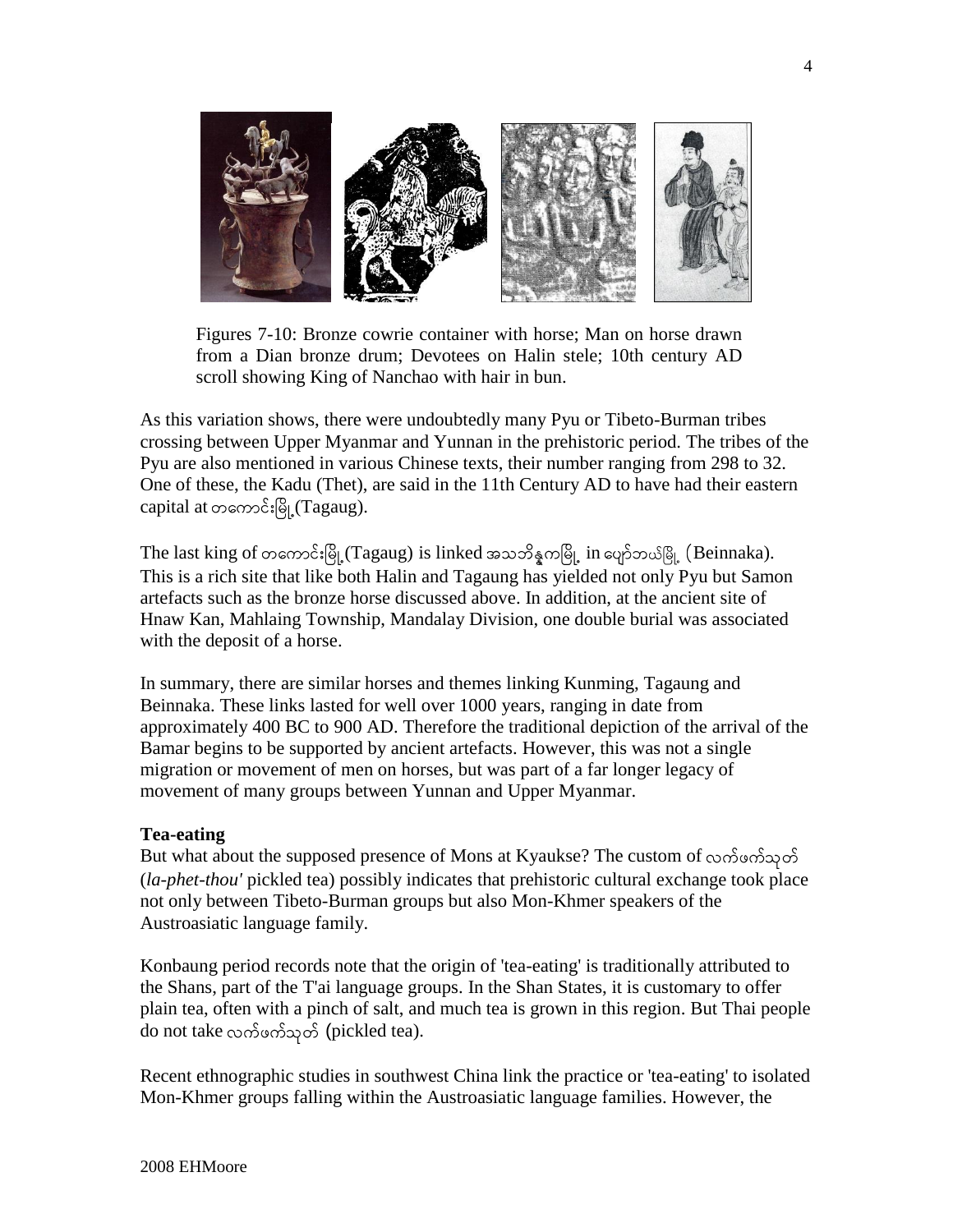eating of pickled tea and containers for လက်ဖက်သုတ် (pickled tea) are most closely associated with Myanmar people, and so conceivably a custom arising from within the Tibeto-Burman language group. The place of လက်ဖက်သုတ် (pickled tea) in Myanmar tradition is well reflected in a saying recorded by  $\beta$ : $\varphi$  (U Po Nya).

သအလှူမသာရှိလေရာတွင် လည်ကာဝါကြွား လက်ဖက်စားသည် ဘုရားမကြိုက်တဲ့လူစုတည်း။<br>(တိုးလှ ၂၀၀၄း၆၄)

The gist of this saying is that those who boast of going to make an offering to the family of the deceased and pay respects to the body, but in reality go to enjoy (Pickled tea) are not well appreciated by the Buddha.

# **Conclusion**

The custom of လက်ဖက်သုတ် (pickled tea) carries a rich legacy, possibly bringing together Mon-Khmer, Shan and Bamar traditions. Likewise, thousands of years before Bagan, many different languages were spoken by tribes moving across Upper Myanmar. The general patterns sketched out for the historical period can now be extended well into the prehistoric era. Fluctuating Tibeto-Burman Pyu and Samon rule in the north undoubtedly encouraged the continued flow of Mons to the south. However, as seen with the continued presence of the Pyu after their supposed 'demise' at the hands of Nanchao, the continued contribution of the Mon in Upper Myanmar is well demonstrated in the rich culture of Bagan.

Among the many pre-Bagan Tibeto-Burman tribes, the Pyu perhaps in alliance with the Hindu-Buddhist Bamar and Mon, absorbed the ancestral-animistic cultures of the Samon and Chindwin regions. Thus the saying with which this article opened - that one should 'carry a big stick' when talking about the Pyu - may describe the ancient peoples as well as present day debates about them.

# **References**

ဦးအောင်မြင့် ၁၉၉၈ မြန်မာရေးဟောင်းမြို့တော်များ ရန်ကုန် ယဉ်ကျေးမှဝန်ကြီးဌာန။

Calo', Ambra. 2004. Aspects of the Decorative Development of Heger I Bronze Drums. Wenshan Bronze Drum Conference. August 2004.

Luce, G. 1985. Phases of Pre-Pagan Burma. Oxford: Oxford University Press.

Moore, E. & U Aung Myint. 1991. Finger-marked designs on ancient bricks in Myanmar, Journal of the Siam Society, Bangkok, pp.81-102 vol 79, part 2, 1991.

ဒေက်တာသန်ထန်း ၁၉၆၉ ရေးဟောင်းခတ်မြန်မာ့ရာဇဝန်၊ ရန်ကုန် Maha Dagon Books.